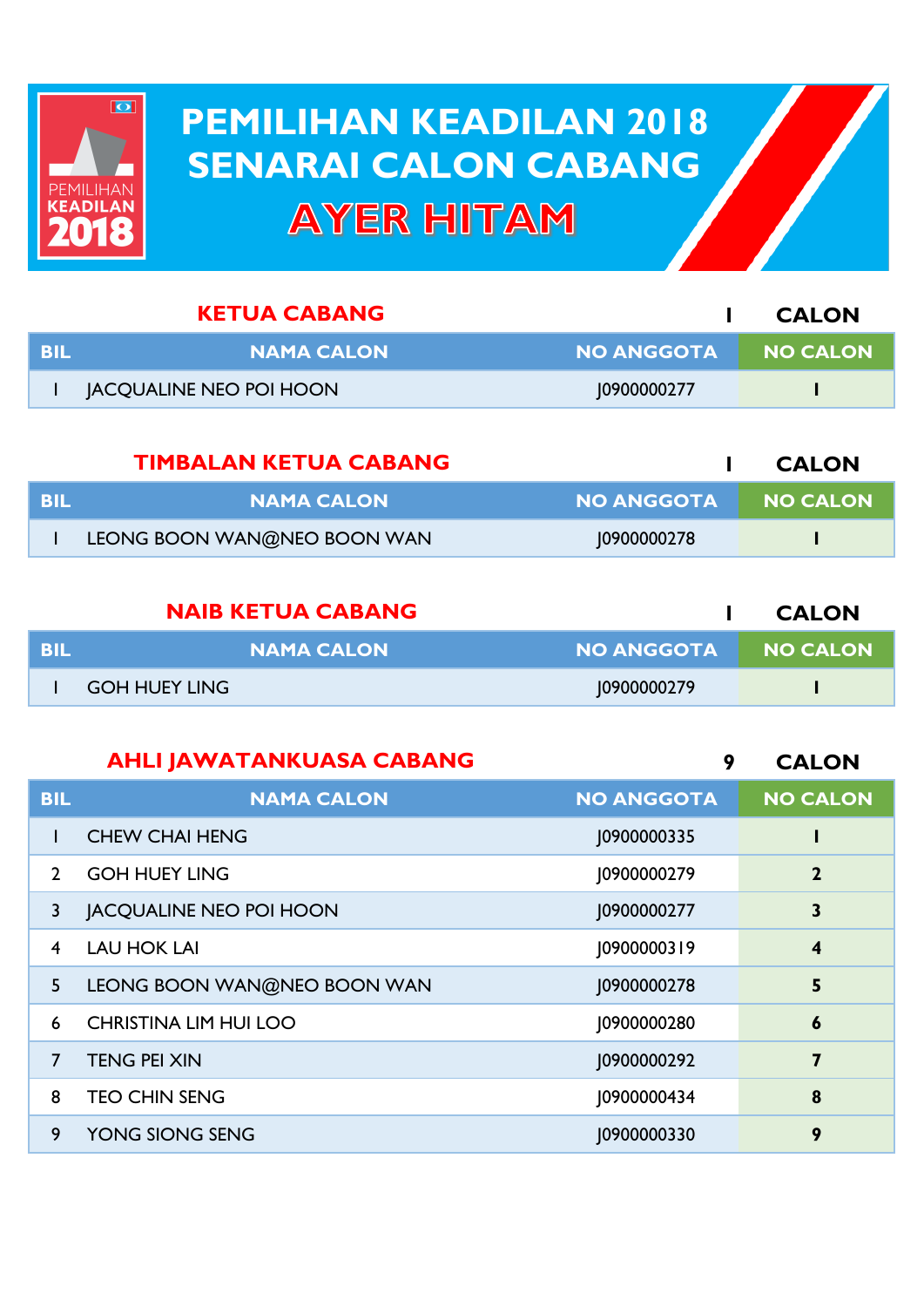|            | <b>KETUA AMK CABANG</b>          | $\boldsymbol{0}$  | <b>CALON</b>    |
|------------|----------------------------------|-------------------|-----------------|
| <b>BIL</b> | <b>NAMA CALON</b>                | <b>NO ANGGOTA</b> | <b>NO CALON</b> |
|            |                                  |                   |                 |
|            |                                  |                   |                 |
|            | <b>TIMBALAN KETUA AMK CABANG</b> | $\bf{0}$          | <b>CALON</b>    |
| <b>BIL</b> | <b>NAMA CALON</b>                | <b>NO ANGGOTA</b> | <b>NO CALON</b> |
|            |                                  |                   |                 |
|            |                                  |                   |                 |
|            | <b>NAIB KETUA AMK CABANG</b>     | $\bf{0}$          | <b>CALON</b>    |
| <b>BIL</b> | <b>NAMA CALON</b>                | <b>NO ANGGOTA</b> | <b>NO CALON</b> |

|      | <b>AHLI JAWATANKUASA AMK CABANG</b> |                     | <b>CALON</b> |
|------|-------------------------------------|---------------------|--------------|
| -BIL | <b>NAMA CALON \</b>                 | NO ANGGOTA NO CALON |              |
|      |                                     |                     |              |